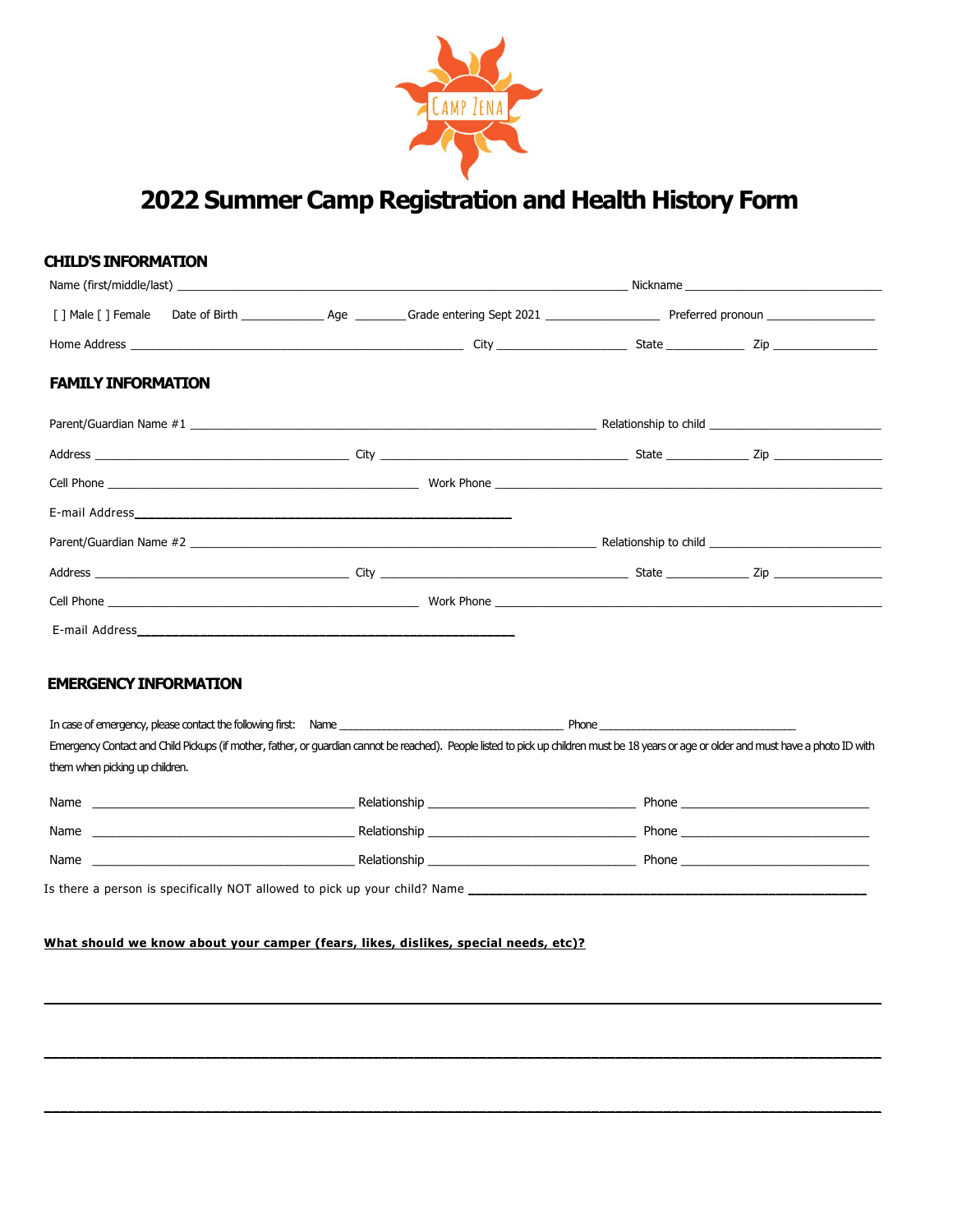## REGISTRATION & ADD-ONS (CIRCLE ALL WEEKS THAT YOU ARE REGISTERING YOUR CHILD FOR)

| Session $1 -$ June 27 <sup>th</sup> to July 1 <sup>st</sup>                                                     | Session 4 -- July 18th to July 22nd                          | Session $7 - Aug 8th$ to Aug 12 <sup>th</sup>              |
|-----------------------------------------------------------------------------------------------------------------|--------------------------------------------------------------|------------------------------------------------------------|
| Session 2 -- July 5 <sup>th</sup> to July 8 <sup>th</sup> (Special<br>Pricing: \$200 members, \$275 nonmembers) | Session $5 -$ July 25 <sup>th</sup> to July 29 <sup>th</sup> | Session $8 - Aug$ 15 <sup>th</sup> to Aug 19 <sup>th</sup> |
| Session 3 -- July $11th$ to July $15th$                                                                         | Session 6 -- Aug $1st$ to Aug $5th$                          | Session 9 – Aug 22 <sup>nd</sup> to Aug 26 <sup>th</sup>   |

CAMP PRICING: Weekly sessions are priced at \$240/week for ZRP members and \$325/week for non-members for the first child in a family. Additional children in the same family and same session will receive a \$20/week discount on tuition. Full season campers (7, 8, or 9 total weeks this season) also receive a \$20/week discount on tuition. Tuition prices include any applicable sales tax. Tennis or Swim or Basketball lessons (if available) require separate a separate registration form and separate fee and will be announced to all registered for camp as these become available. Lunches are not provided by Camp Zena in the tuition fees (snacks and water are provided.) There will be an option this year to purchase lunch from the snack bar with advance notice. There will be no refunds for days canceled or shortened due to inclement weather.

UPDATED Hours: Camp Zena hours are from 8:30am to 4:30pm M-F. There is no aftercare. Your camper(s) will need to be picked up by 4:30pm each day by either yourself or someone you designate over the age of 18. We will be closed on Monday, July 4th.

## Please let us know your child's current swimming ability (circle one):

| Cannot swim, yet! | Starting to swim (beginning to float, not   Some experience (confidence growing,<br>comfortable putting face in water) | can swim length of the pool) | Expert swimmer (has passed dive<br>board swim test) |
|-------------------|------------------------------------------------------------------------------------------------------------------------|------------------------------|-----------------------------------------------------|
|                   |                                                                                                                        |                              |                                                     |

# COVID-19 Precautions:

Please be aware that there is risk associated with activities like day camp. Because we are a completely outdoor environment, the risk is lower, but in no way can the risk this summer be eliminated entirely. To minimize risk and protect the safety of all campers and staff, Camp Zena will follow all applicable CDC and NYS Guidelines published for Day Camps this summer. These will be communicated separately as they are updated for this summer!

# \*\*\*\*\*\*\*\*\*\*\*\*\*\*\*\*\*\*\*\*\*\*\*\*\*\*\*\*\*\*\*\*\*\*\*\*\*\*\*\*\*\*\*\*\*\*\*\*\*\*\*\*\*\*\*\*\*\*\*\*\*\*\*\*\*\*\*\*\*\*\*\*\*\*\*\*\*\*\*\*\*\*\*\*\*\*\*\*\*\*\*\*\*\*\*\*\*\* PAYMENT INFORMATION & CANCELLATION POLICY:

We require a \$150 non-refundable deposit payment with your camp registration to hold your camper's spot(s). The deadline for final payment is June 15<sup>th</sup>. Registrations not paid in full by June 15<sup>th</sup> will incur a \$25 late fee. Refunds (less the deposit) may be requested before **June 15<sup>th</sup>. \*NO REFUNDS\*** after June 15<sup>th</sup>. All refund requests made after June 15<sup>th</sup> requires a doctor's letter.

| Check to "Zena Recreation Park"<br>Venmo @zenarec                 | ] MasterCard / Visa |           | ] Amex / Discover | ] Zelle to "treasurer@zenarec.com |
|-------------------------------------------------------------------|---------------------|-----------|-------------------|-----------------------------------|
| Amount you would like to pay at time of registration (check one): |                     | 1\$150.00 |                   |                                   |
| Card $#$                                                          |                     | Exp. Date | CVV C             | Zip code                          |

I authorize this payment and agree to the cancellation policy as outlined in this document. Signature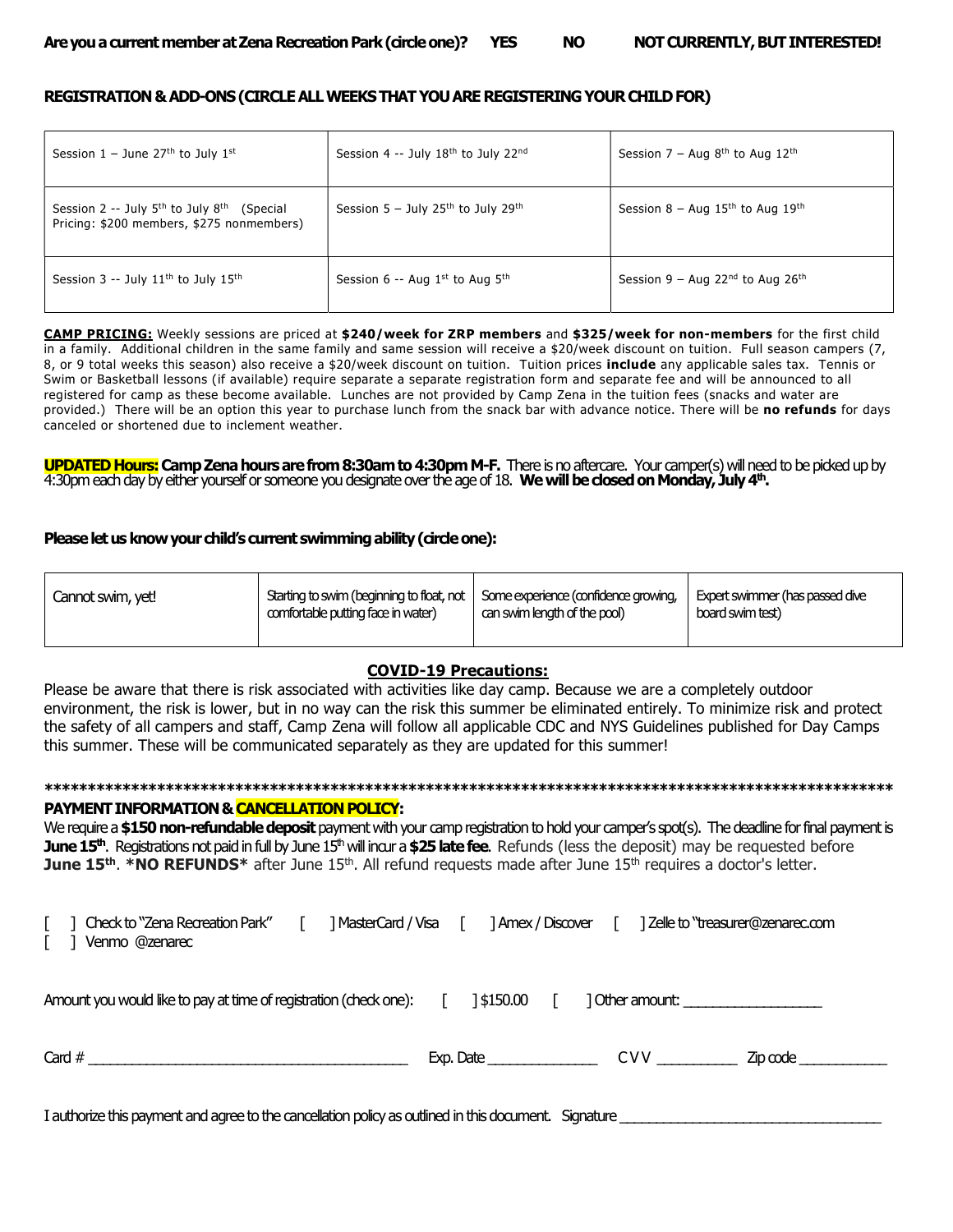# CAMPER HEALTH HISTORY -- CONFIDENTIAL (to be kept in child's file) Name

The following information must be completed by the parent/guardian. The intent of this information is to provide camp staff the background to provide appropriate care in an emergency. Provide complete information so that the camp is aware of your child's needs.

|                                                                                                                                                                            |                                                    |                                                     |         | (Phone)__________________________Date of last physical _________________________ |
|----------------------------------------------------------------------------------------------------------------------------------------------------------------------------|----------------------------------------------------|-----------------------------------------------------|---------|----------------------------------------------------------------------------------|
|                                                                                                                                                                            |                                                    |                                                     |         |                                                                                  |
|                                                                                                                                                                            |                                                    |                                                     |         |                                                                                  |
| <u>ALLERGIES</u>                                                                                                                                                           |                                                    | Describe reaction including severity and management |         |                                                                                  |
| • Medications (e.g., penicillin)                                                                                                                                           |                                                    |                                                     |         |                                                                                  |
| • Food (nuts, eggs/dairy,?)                                                                                                                                                |                                                    |                                                     |         |                                                                                  |
| • Insect stings                                                                                                                                                            | <u> 1989 - Johann John Harry Hermann (f. 1989)</u> |                                                     |         |                                                                                  |
|                                                                                                                                                                            |                                                    |                                                     |         |                                                                                  |
|                                                                                                                                                                            |                                                    |                                                     |         |                                                                                  |
| <b>MEDICATIONS</b><br>Will your child be self-administering any medication while at camp? [ ] Yes [ ] No If yes:                                                           |                                                    |                                                     |         |                                                                                  |
| Will you child be carrying any of the following? (circle if carrying) Inhaler                                                                                              |                                                    |                                                     | Epi Pen | <b>Insulin</b>                                                                   |
| ******NOTE: If your child is self-administering medication while at camp, a copy of the doctor's prescription or order<br>MUST be kept at camp in your child's file.****** |                                                    |                                                     |         |                                                                                  |
| Please list all medications that you child is currently taking at home. Camp Zena staff will not administer or store medications at the camp.                              |                                                    |                                                     |         |                                                                                  |
| Please contact the camp director or staff for questions or more information.                                                                                               |                                                    |                                                     |         |                                                                                  |
|                                                                                                                                                                            |                                                    |                                                     |         |                                                                                  |
|                                                                                                                                                                            |                                                    |                                                     |         |                                                                                  |
|                                                                                                                                                                            |                                                    |                                                     |         |                                                                                  |
|                                                                                                                                                                            |                                                    |                                                     |         |                                                                                  |

# IMMUNIZATIONS

Provide a copy of your child's immunization record from your provider. NOTE: Please write "See Attached" if your copy of immunizations records clearly shows both the dates and ALL vaccines outlined below. IF vaccinated for Covid-19 please include that as well. A complete immunization series record is required for camp attendance. This camp's policy is that children need to be fully vaccinated in order to attend Camp Zena but Covid-19 vaccination is not a requirement to attend our camp at this time.

Immunization History - Attach a copy of child's immunization records and list the month/day/year administered below.

| <b>DPT Series</b>       |  |  |  | MMR                    |          |          |
|-------------------------|--|--|--|------------------------|----------|----------|
| Tetanus/Diphtheria      |  |  |  | or measles             |          |          |
| Tetanus                 |  |  |  | or mumps               |          |          |
| Polio OPV (Sabin)       |  |  |  | or rubella             |          |          |
| <b>HIB Vaccine</b>      |  |  |  | Varicella              |          |          |
| <b>Hepatitis B</b>      |  |  |  | <b>TB Mantoux Test</b> |          |          |
| Haemophilus Influenza B |  |  |  | <b>TB Test Results</b> | Positive | Negative |
|                         |  |  |  |                        |          |          |